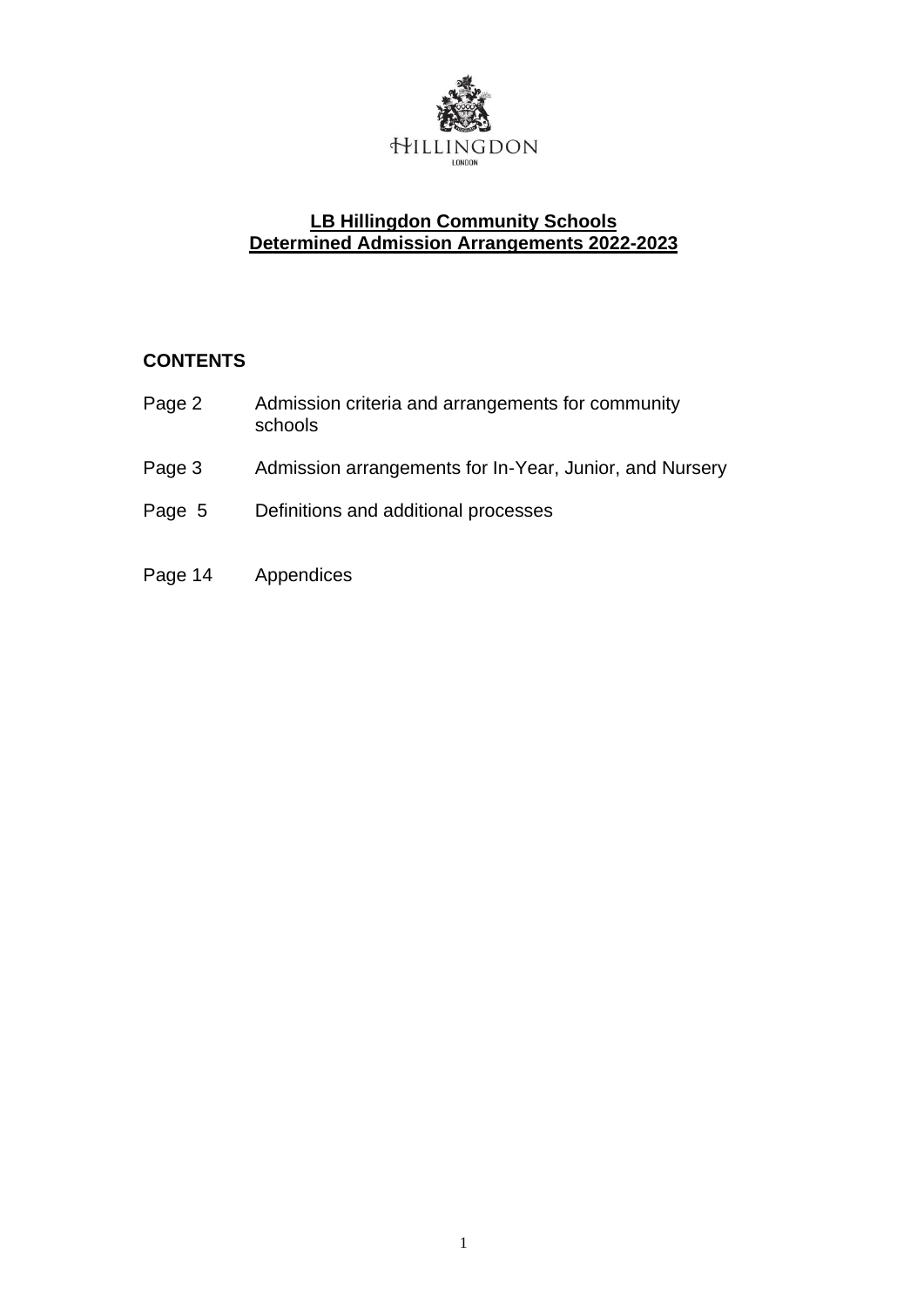#### **ADMISSION CRITERIA AND ARRANGEMENTS FOR HILLINGDON LOCAL AUTHORITY COMMUNITY INFANT, JUNIOR AND PRIMARY SCHOOLS**

(except for Frithwood Primary School, Harmondsworth Primary School and Heathrow Primary School)

When the school is oversubscribed, after the admission of pupils with an Education, Health & Care Plan where the school is named in the Plan, priority for admission will be given to those children who meet the criteria set out below:

1. A looked after child (as defined in the Children Act 1989) or a child who was previously looked after but immediately after being looked after became subject to an adoption, child arrangement order, or a special guardianship order.

2. Children attending year 2 at the linked infant school are given priority for admission to the junior school (this applies to junior school applications only).

3. Children who suffer from a long term medical or social condition, which makes it necessary for them to attend a particular school.

4. Children who have a member of the immediate family who suffer from a long term medical or condition which makes it necessary for them to attend a particular school.

5. Children who have a sibling\* living within the distance priority radius.

6. Children who have a sibling\* who was admitted to the full-time school prior to 31st August 2017.

7. Children of staff where the member of staff is recruited to fill a vacant post for which there is a demonstrable skill shortage.

8. Children living nearest the school within the distance priority radius.

9. Children who have a sibling\* living outside of the distance priority radius.

10. Children living nearest the school not within the distance priority radius.

Priority will be given within each criterion for those living nearest the school according to distance which will be measured in a straight line from the point set by Ordnance Survey at the child's home address and the school using Hillingdon Council's computerised mapping system.

The supporting evidence in Criteria 3 and 4 above should set out the particular reasons why the school in question is the most suitable and the difficulties that would be caused if the child had to attend another school. The admission authority cannot give higher priority to children under these criteria if the required documents have not been produced. Applications must be supported by medical evidence from a GP or Hospital Consultant. Please refer to page 5 for full information on the medical criteria.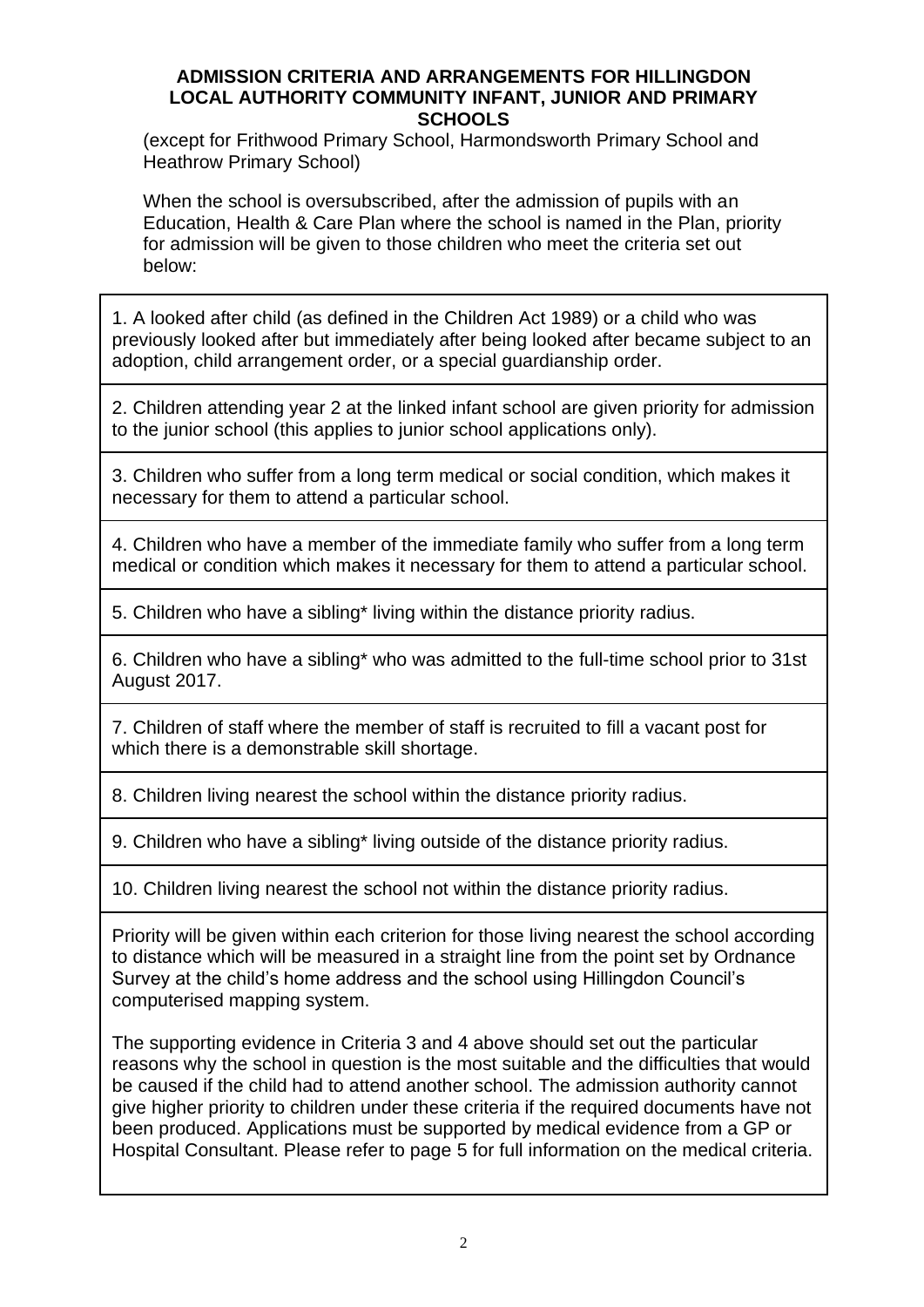\* For the purposes of criteria 5, 6 and 9, a sibling is defined as a brother or sister, half brother or sister with at least one parent in common, adopted brother or sister living in the same household who currently attends the full-time school (not the nursery) and will continue to do so on the date of admission. Linked infant and junior schools are considered to be the same school for these criteria.

The distance priority radius for each school will be set as follows.

1 form entry school  $=$  500 metres

2 form entry school = 750 metres

3 form entry school = 1000 metres

4 form entry school = 1250 metres

5 form entry school = 1500 metres - (currently no community schools have a full intake of 5 forms of entry, but this provision is included in the arrangements to future proof against rising demand for primary school places)

### **ADMISSION ARRANGEMENTS FOR IN YEAR, JUNIOR, AND NURSERY ADMISSIONS TO SCHOOL**

## **IN YEAR ADMISSIONS**

The following applications will be treated as in-year admissions during 2022/23:

- applications for admission to Reception which are received after 1 September 2022;
- for any school which has a published admission number (PAN) for Year 3, applications for admission to Year 3 which are received after 1 September 2022;
- all other applications for admission to Years 1 to 6 and 8 to 11

Parents must apply directly to the admission authority for a community school or schools of their preference. The Local Authority is the admission authority for Community Schools. Academies, Voluntary Aided Schools, Foundation Schools, Free Schools are their own admission authorities. Parents can either apply directly to the non-community schools or through the Local Authority.

The relevant admission authority will make available a suitable form on which an application may be made. The Local Authority will make available a suitable form for parents to complete when applying for a place at any school for which they are not the admission authority as required.

Every admission authority is required to notify the Local Authority of both the application and the outcome of the application so that the Local Authority can meet its statutory duty to keep up to date figures on the availability of school places in the area.

Admission authorities must inform parents of their right of appeal against refusal of a place.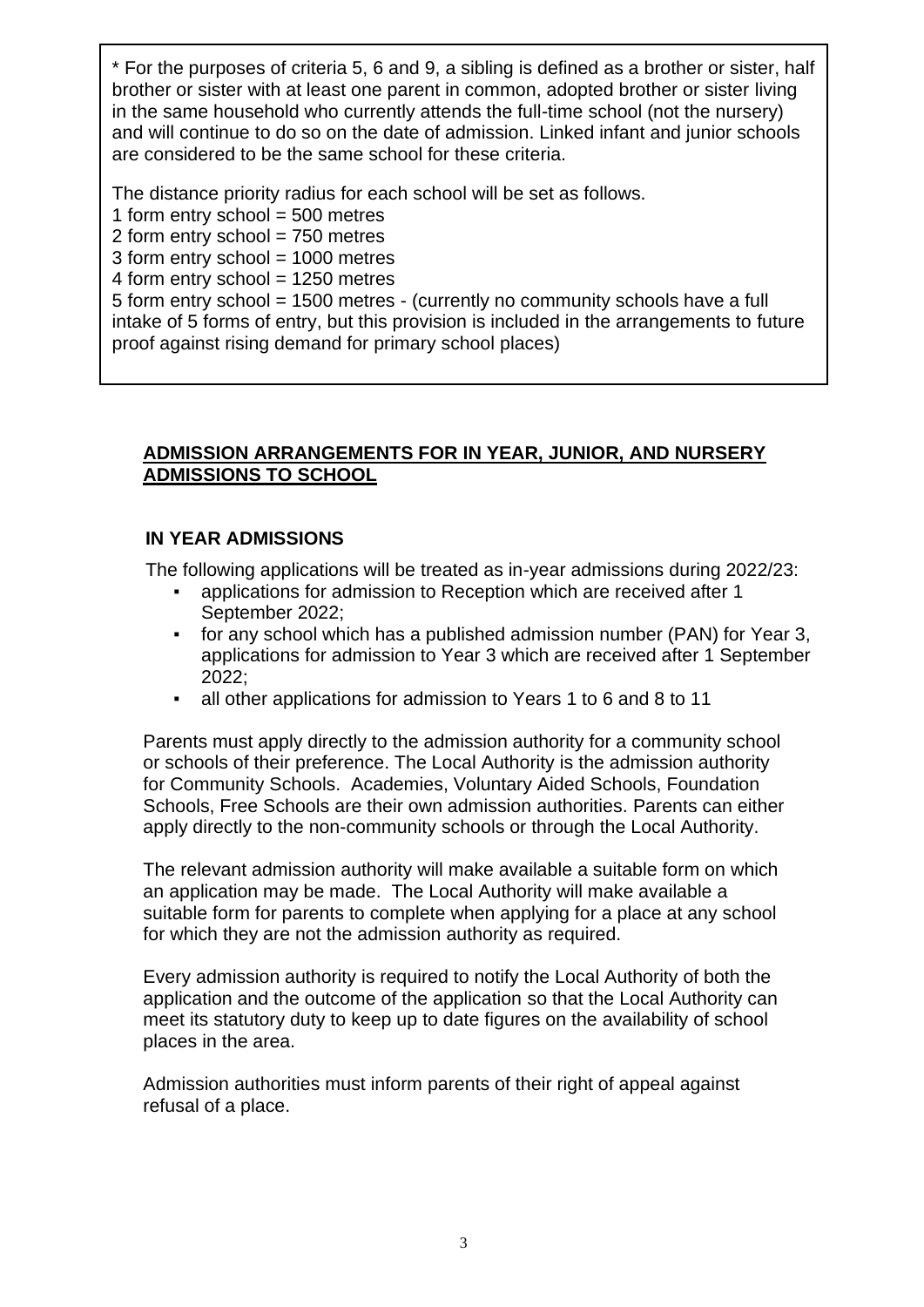### **ADMISSION TO A JUNIOR SCHOOL FOR A PLACE IN YEAR 3**

In accordance with the co-ordination of junior school places, parents can complete a common application form naming up to 6 preferences for a junior school.

Priority is given to pupils already attending year 2 in an infant school for admission to the linked junior school. In Hillingdon, infant and junior schools are linked where they share the same name.

Hillingdon residents with children attending year 2 in an infant School in Hillingdon must apply to continue their education at any junior school by completing the application form available from LB Hillingdon and online.

Hillingdon residents with children attending year 2 in an infant School not in Hillingdon will need to complete a Hillingdon application form. Details of the application will be forwarded to the maintaining local authority.

Residents whose children attend year 2 in an infant School in Hillingdon but do not live in Hillingdon will need to submit an application through their own local authority in order to be considered for a year 3 place in a Hillingdon junior school.

Any resident wishing to transfer from an infant school to a primary school at the start of year 3 should complete an In-Year application.

#### **NURSERY ADMISSIONS**

The local authority has delegated the admissions of nursery children to the governing body of community schools/nurseries. Applicants wishing to apply for a place must complete the application form and submit it directly to the school or nursery that they wish to apply for, in accordance with the dates set by the school.

Each nursery class within community infant and primary schools will either operate one or two part-time sessions of up to 3 hours a day or may also operate full-time provision for children of parents who meet the criteria for an offer of a full-time nursery place for children of working parents, depending on the school. This means that children might normally attend in the morning or afternoon, although if the school is offering the place more flexibly this could be over a longer period. Children attending a nursery in a community infant or primary school would normally either attend for 5 morning or 5 afternoon sessions per week. If the school is offering fulltime nursery provision for working parents (as defined by government guidelines), children would normally attend both morning and afternoon sessions, 5 days per week. Further information about individual nursery arrangements can be sought from the nursery school direct.

Attendance at a nursery does not guarantee a place in the reception of the school. In some instances, not all children attending the nursery will be allocated a place in the full-time school as there may be children not in the nursery who have a higher priority in respect of a full-time place.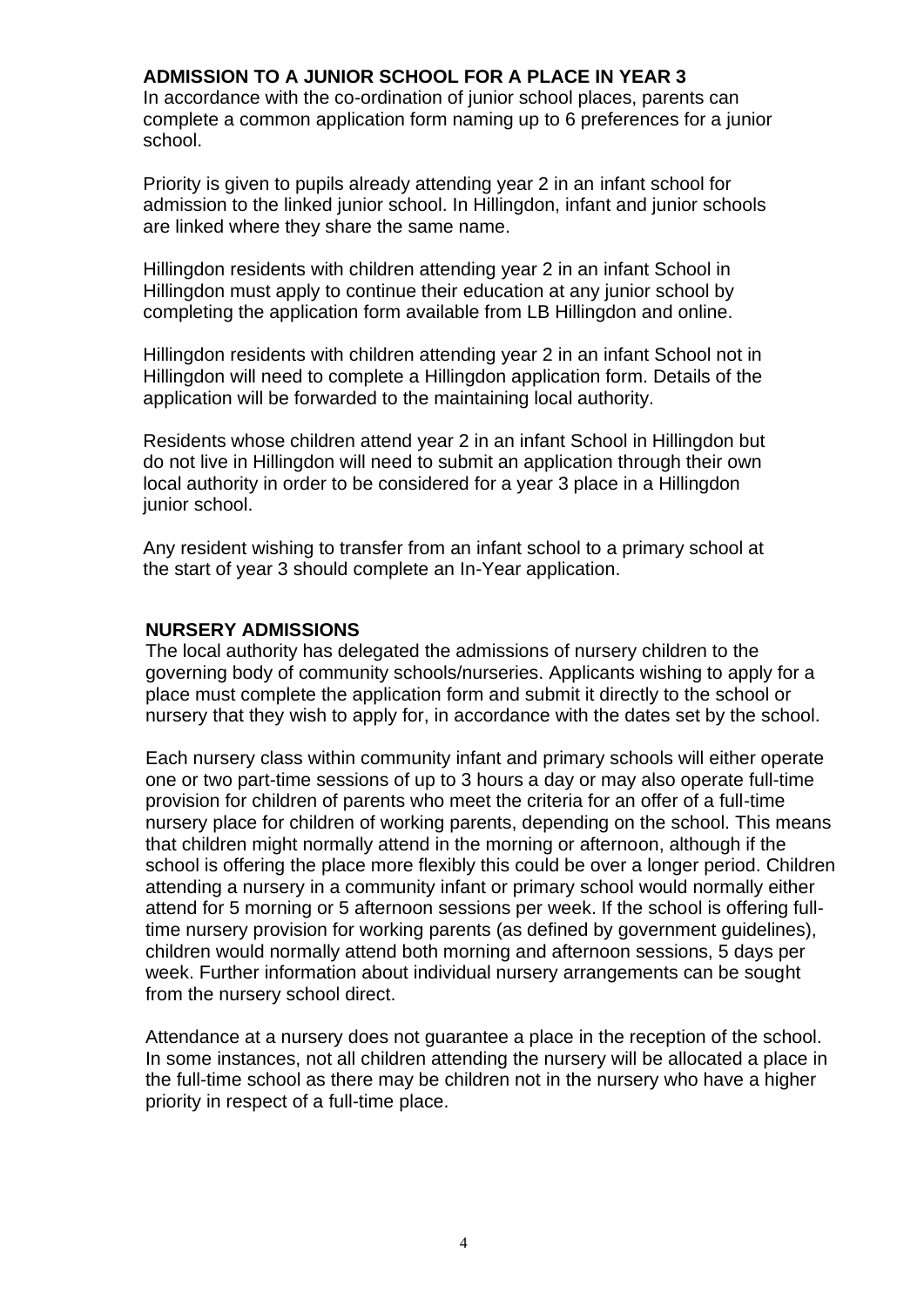### **DEFINITIONS AND ADDITIONAL PROCESSES**

## **LOOKED AFTER AND PREVIOUSLY LOOKED AFTER CHILDREN**

Within the admission arrangements for all community schools looked after and previously looked after children will receive the top priority for a place. Looked after and previously looked after children will be considered to be:

- children who are registered as being in the care of a local authority or provided with accommodation by a local authority in accordance with Section 22 of the Children Act 1989(a), eg fostered or living in a children's home, at the time an application for a school is made; and
- children who have previously been in the care of a local authority or provided with accommodation by a local authority in accordance with Section 22 of the Children Act 1989(a) and who have left that care through adoption, a child arrangements order (in accordance with Section 8 of the Children Act 1989 and as amended by the Children and Families Act 2014) or special guardianship order (in accordance with Section 14A of the Children Act 1989).

Places will be allocated under this criterion when places are first offered at a school. In addition, the local authority may also ask schools to admit over their published admission number at other times under this criterion.

### **MEDICAL/SOCIAL APPLICATIONS**

All community school admission arrangements include a medical/social criterion that gives priority for children (or children with immediate family members) who suffer from a long-term medical condition or have a social reason that makes it necessary that they attend a particular school and where attendance at any other school would present significant difficulties that cannot be overcome with reasonable adjustments.

Medical applications are considered on a case-by-case basis, the the intention of the criteria is that it should normally only be applied to children who need to attend their nearest school (or nearest suitable school) where mobility is a concern for either the child or a family member with sole responsibility for taking that child to school. The criteria may also be applied if a school has specific resources to cope with a particular medical condition that no other school within a reasonable distance can provide.

Currently, however, all primary schools are equally well-equipped to cope with any long-term medical condition that does not require an Education, Health and Care Plan. Decisions about whether to allow the medical criteria are made by the admissions authority and are required to be fair and consistent.

It is not possible to consider continuation of education from a school nursery to the mainstream school under the medical criteria. This is because nursery admissions procedures are normally carried out by the school and are not regulated or co-ordinated by the local authority. If a school were to give priority to children already attending its nursery, it would disadvantage parents of children who wish to attend the school but chose to send their children to a private nursery or chose not to send their children to a nursery and who live closer to the school.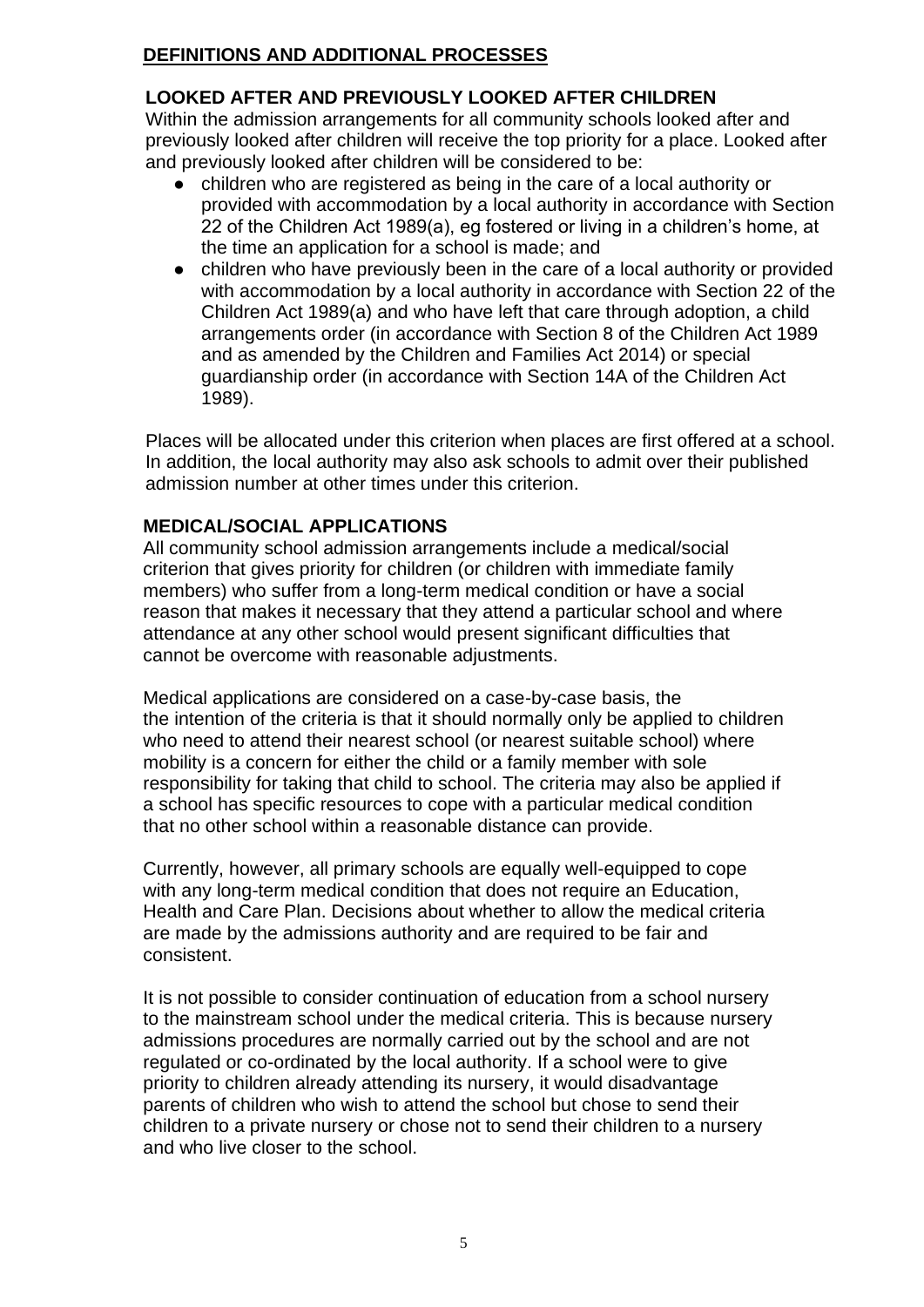Applications made under the medical criteria must be accompanied with details about the medical condition at the time of application and this must include written evidence from a GP/hospital consultant which clearly explains why a place is required at one particular school and the difficulties that would be experienced by the child or the family were the child to attend any other school.

Applications made under the social criteria must be accompanied with details about the social reason(s) that you would like to be considered and may include letters of support from professional services.

A decision will be made by the admissions committee to determine whether the medical/social criteria should be applied. The decision will be based on the evidence of need rather than a doctor's or other professionals' personal recommendation that a place is required at a particular school.

### **LATE APPLICATIONS / CHANGES TO THE APPLICATION FORM AFTER THE CLOSING DATE**

Application forms must be received by Hillingdon Council by the closing dates stated in the published schemes. Applications received after these closing dates will be considered as late applications and will be processed after places have been allocated to applicants who applied on-time. This also applies to any changes to the application (eg order of school preference). However, in very exceptional circumstances, the application may be considered as on time but must be received by the dates stated in the schemes below. For example, if you have just moved to a new house, you must provide a letter from your solicitor confirming the completion date or a formal tenancy agreement. Decisions will be made considering each case on its own merits with agreement of the affected Admission Authority(s).

## **WAITING LISTS**

Waiting lists for Community Schools are maintained by the LA in accordance with the published admission criteria. Children's names will be added to the list at the request of a parent (in the case of in year applications) and places will be offered throughout the year as vacancies arise. Children may move down the waiting list if another family applies, with a higher priority under the admission criteria.

In the case of a new reception application, the child's name will automatically be placed on the waiting list for Hillingdon Community schools which were a higher preference than the offer made. Parents who wish their child to be added to the waiting list of a lower preference must reapply for a place at that school. Waiting lists are not compiled on a first come first served basis and so time on the list does not give any priority. A child's position on the waiting lists will be held for the academic year in which they apply.

Waiting lists for community schools will be maintained until the last day of the Summer term 2022 when they will be cancelled. Parents will be prompted to re-register their interest with the School Placement and Admissions Team should they wish to remain on a waiting list for future academic years.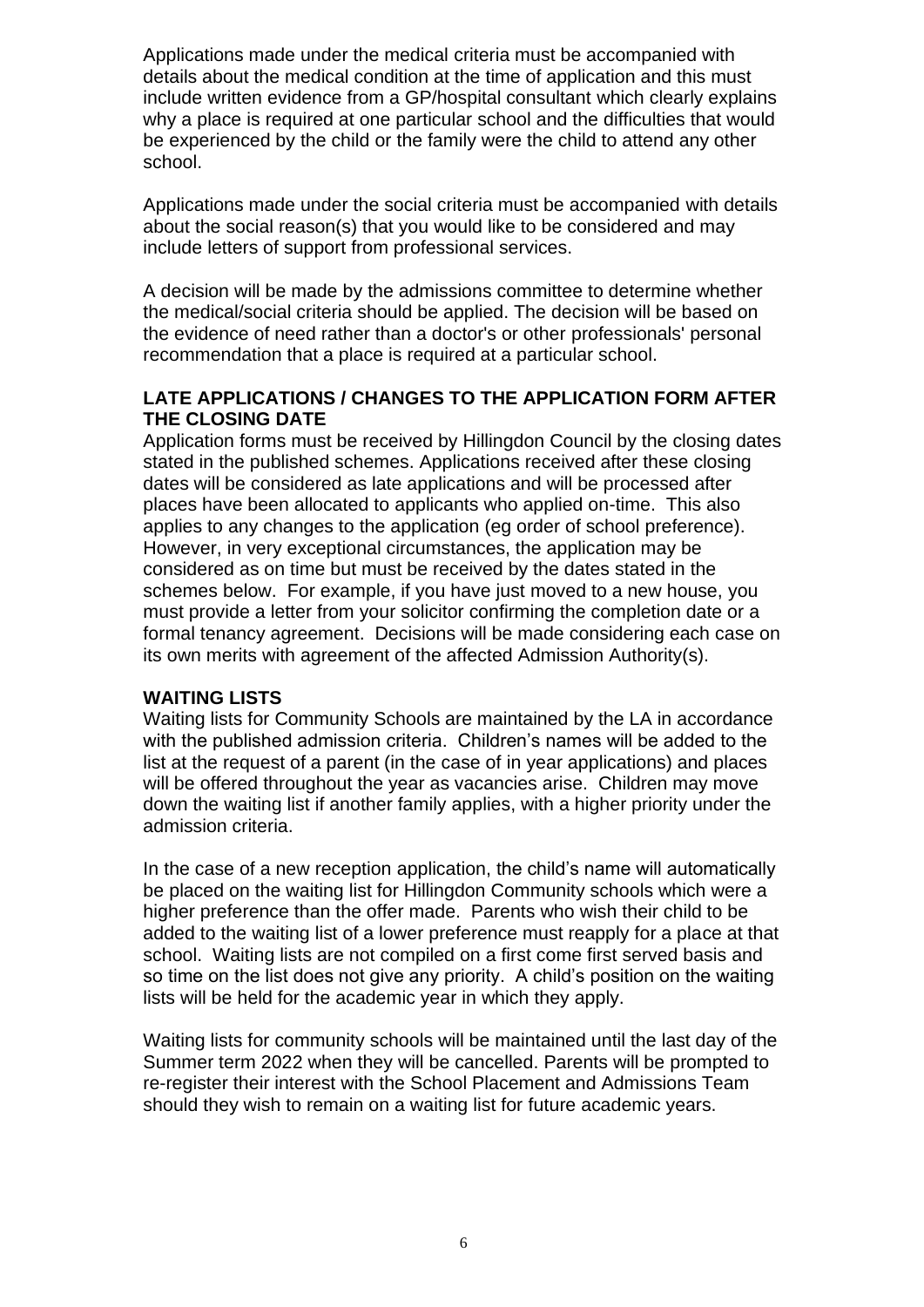### **DISTANCE CRITERION**

Distance is measured in a straight line from the child's home address (as defined below) to the school, using a Graphical Information System (GIS) which is based on ordnance survey data. The measurement is from the address point for the home address to the agreed address point for the school. The grid reference address points for community schools can be found in Appendix 1.

Distance is also used to determine priority within each criterion where there is more than one applicant who meets that criteria.

### **TIE BREAKER**

Where two or more children share a priority for a place, eg where two children live equidistant from a community school and only one place remains, Hillingdon Council will use a computerised random allocation to determine which child should be given priority.

Where the child lives in a block of flats with a communal entrance the centre point used is the central point of the block of flats (as defined by Ordnance Survey) and not the individual flat. If children are tied for the final place(s) to be allocated within a single block of flats, priority for the final place(s) will be determined by random allocation (as described above).

## **HOME ADDRESS**

The address you provide must be your child's permanent address at the time/close of application. You must not use a business address, childminders or relative's address, or any address other than your home address. Only in circumstances where the relative or carer has legal guardianship, and is the main carer, will a different address be considered as the main residence. Evidence will be requested to support this arrangement.

## **SHARED OR JOINT RESIDENCY**

Where a child lives with parents with shared parental responsibility, each for part of a week, the address where the child lives is determined using a joint declaration from the parents stating the pattern of residence. The declaration (including the addresses of both parents) must be submitted at the time of making the original application.

If no joint declaration is received by the closing date for applications and the residence is split equally, Hillingdon will consider the address of the parent who is in receipt of Child Benefit or if Child Benefit is not being received, the address at which the child is registered with a doctor (GP.) You must send us a copy of your latest benefit entitlement notice or your child's medical card. We may also ask for further evidence if required.

Any offer of a place on the basis of address is conditional upon the child living at the appropriate address on the relevant date. Applicants have a responsibility to notify Hillingdon Council of any change of address.

### **TEMPORARY ADDRESSES**

A temporary address may not be accepted if you still own a property that was previously used as a home address, or a temporary address which the Admissions Authority consider to be solely or mainly used to obtain a school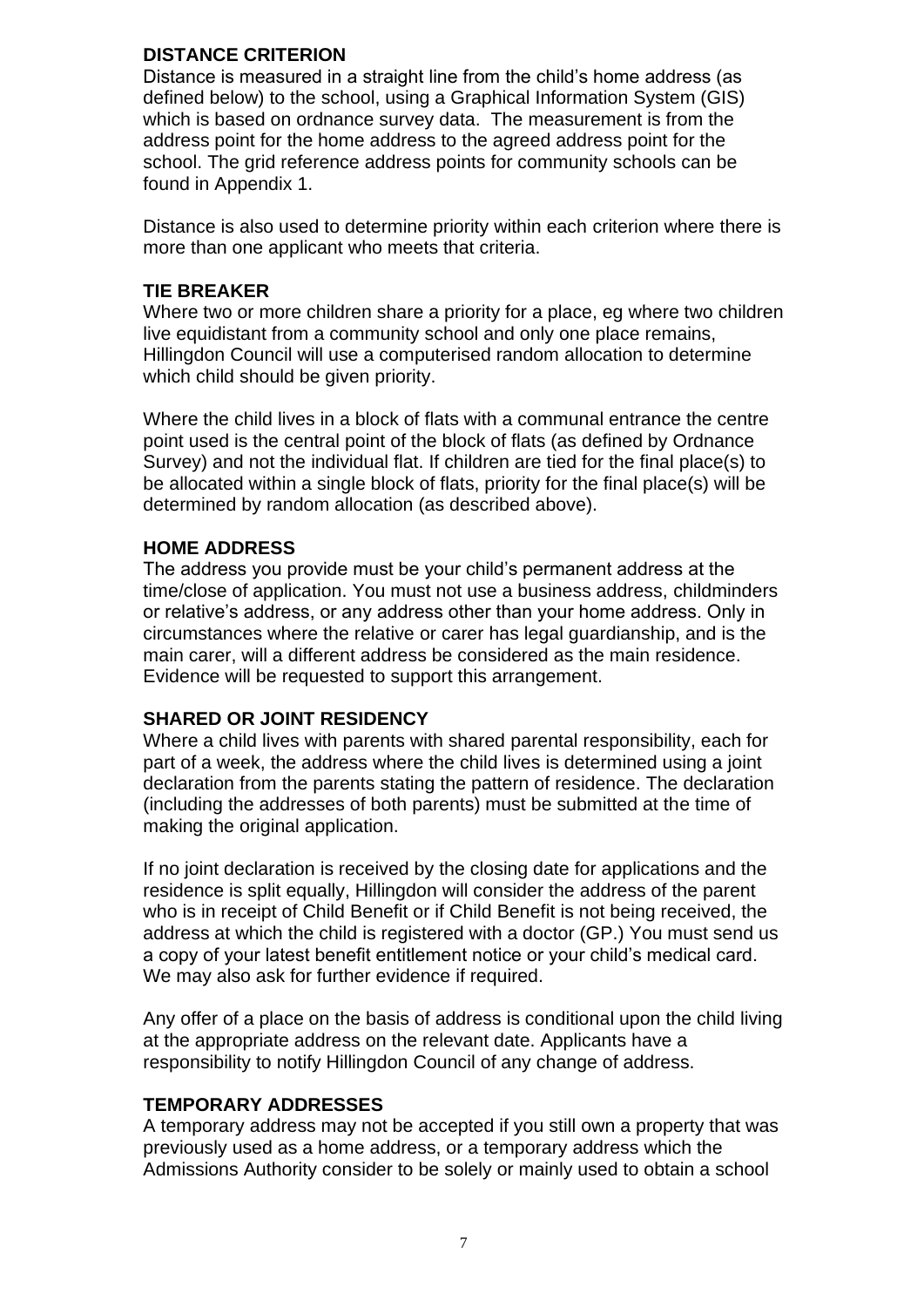place. If you own more than one property the Admissions Authority may only consider the given address if you have lived there for a year prior to the closing date of application (including rented, bought or living with a family member or friend).

You will be asked to provide additional information to explain why you are not using your permanent address, or another address identified as a result of our screening, or as a result of information obtained from the public. This may include utility bills, benefit claims and copies of mortgage or rent agreements. We will also check Hillingdon council records as well as other Local Authorities records to clarify whether or not you receive services or benefits at another address.

## **EVIDENCE/PROOF OF ADDRESS**

You need to provide documentary evidence of address by including your Council Tax reference number (as shown on your annual bill or direct debit statement). If it is not possible to verify your address by this method, or further evidence is required, you will be contacted. In these cases, we will request that you provide one or more of the following documents:

- A mortgage/rent statement
- Recent utility bill

• Driving license (copy of your current driving licence)

• Household Insurance; A copy of your most recent household insurance (dated within the last 12 months)

•Letter confirming entitlement to benefits. For example, housing, income support, jobseekers (dated within the last three months)

•Motor policy insurance; A copy of your most recent motor policy insurance schedule (dated within the last 12 months)

• Child Benefit / Inland Revenue documents (if you are in receipt of either or both of these benefits); or

• Any other recently dated documents that we request depending on individual cases.

Please note that you can cover/erase any financial/personal information on these documents. The purpose of this document is to provide evidence of your address therefore we only require this to show your name, address and date of issue.

You must notify the School Placement and Admissions team if you move address. Your new address will not be updated until proof has been provided.

### **Any proof of address provided must show the full name and match the details provided at the time of application.**

### **WITHDRAWAL OF PLACES**

Places offered at oversubscribed school will be withdrawn if:

- the offer was made in error
- an incorrect address or other false information is supplied
- parent has not responded to an offer within a reasonable time. A further letter will be sent to advise parent that failure to respond will result in the place being withdrawn.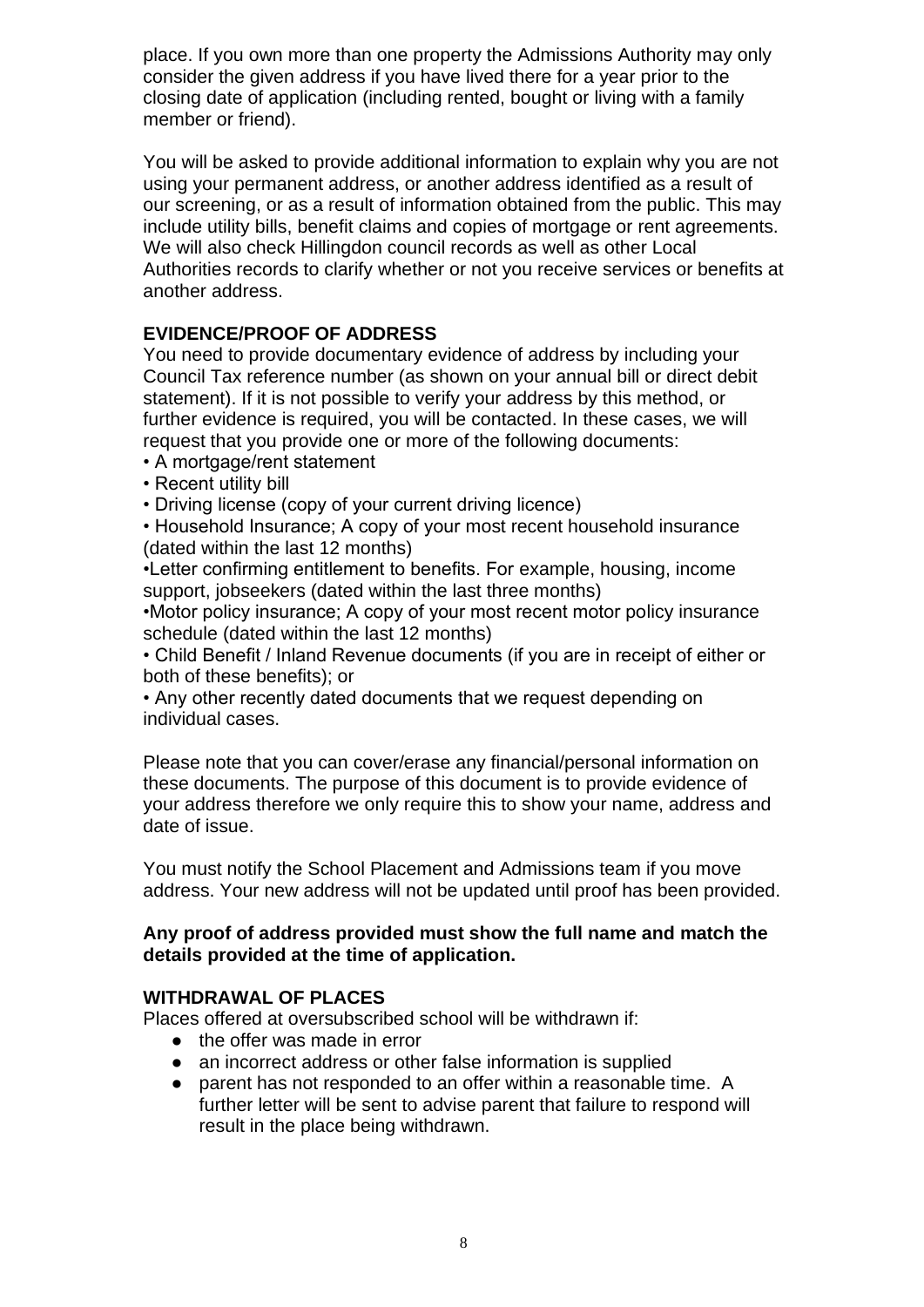A place will not be withdrawn once a child has started at the school, except where that place was fraudulently obtained but the length of time the child has been at the school will be taken into account i.e., less than one term.

## **MULTIPLE BIRTHS**

Twins and children from multiple births when one of the siblings is the last child to be admitted at a community school will be offered over the published admission number unless to do so would prejudice the provision of efficient education or the efficient use of resources. In such cases, Hillingdon Council will use a computerised random allocation to determine which child should be given priority. Where it is not possible to offer each child a place the child(ren) ranked the highest will retain their offer and the applicant will be advised of their right of appeal and informed about waiting lists. For Key Stage 1 the child/children will be considered as an exception to the class size rule.

### **CHILDREN OF UK SERVICE PERSONNEL**

Children of service personnel will not be disadvantaged in the admissions process as stated in the School Admissions Code 2014. For those families with a confirmed posting to this area, places will be allocated in advance of the family arriving in the area. The application must be accompanied by an official letter that declares a relocation date and a Unit postal address.

## **CHILDREN OF CROWN SERVANTS**

The School Admissions Code requires that for families of Crown servants returning from overseas to live in that area, admission authorities must allocate a school place in advance of the family arriving in the area, provided their application is accompanied by an official letter declaring a relocation date.

### Confirmation of relocation address

It is important that parents are able to provide admission authorities with some certainty as to their relocation address, in order to ensure that places are allocated fairly and in accordance with each school's admissions criteria. Where a parent is unable to provide any confirmation of a relocation address, they are advised to provide an indication of area, narrowed down as far as possible, to which the family intend to return.

Parents should keep admission authorities informed of any changes to their planned address during the application process and should note that without being able to provide any confirmation of a relocation address, an admission authority may not be able to process their application.

For the purpose of starting primary/secondary the application must be submitted by the deadline.

## **APPLICATIONS FROM ABROAD**

If your child holds a full British Citizen passport that is endorsed to show a right of abode in the UK, an application could be accepted, even though they are not resident here yet. For the purpose of allocation, the abroad address must be used to process the application. This does not apply to Crown Servants and UK Service Personnel.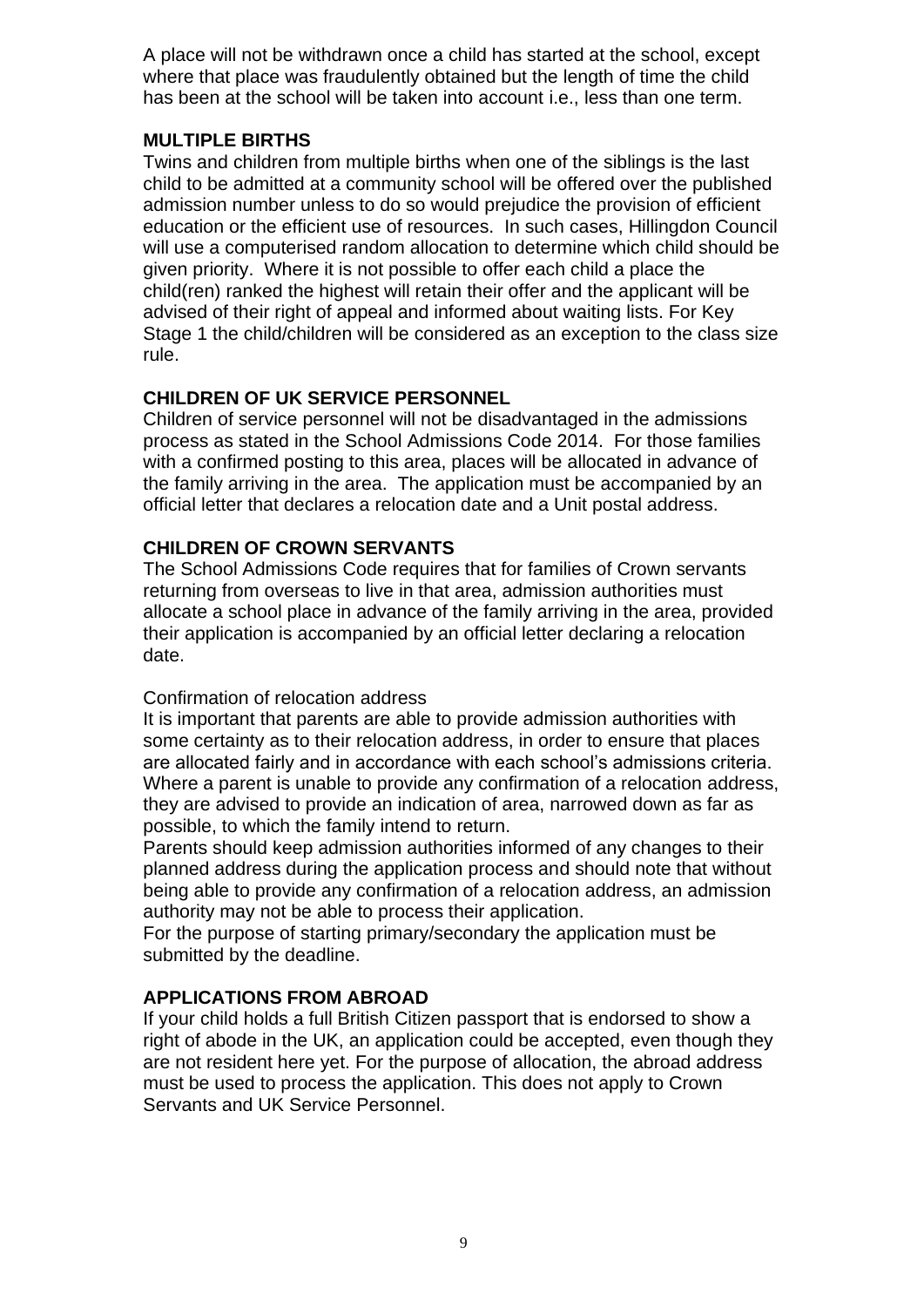Evidence will be required to provide a link to an address in the London Borough of Hillingdon when the application is submitted. Evidence might include:

- Booked flights
- End of lease /notice to tenants in property
- Start of employment contract in area
- End of employment contract abroad

If this evidence cannot be provided the application may not be processed.

### **APPLICATIONS FOR FAMILIES ARRIVING FROM ABROAD. INCLUDING FROM THE EU, FROM 1 JANUARY 2021**

In most cases, children arriving from overseas have the right to attend schools in England. It is the responsibility of parents to check that their children have a right, under their visa entry conditions, to study at a school before submitting an application.

**[Read more on the government website](https://www.gov.uk/guidance/schools-admissions-applications-from-overseas-children)**

### **FAIR ACCESS**

The Fair Access Protocol is used by local authorities to place pupils applying for an in-year school place in schools where the child is hard to place, for example where there are no vacancies at a school within a reasonable distance or where there are behaviour concerns. Please see the London Borough of Hillingdon's website for the Fair Access Protocol.

The Protocol will not apply to a looked after child, a previously looked after child or a child with an Education, Health and Care Plan naming the school in question, as these children must be admitted.

#### **REQUESTS FOR ADMISSION TO SCHOOL OUTSIDE A CHILD'S AGE GROUP**

Children are educated in school with others of their age group. However, parents may request that their child is exceptionally admitted outside their age group. The Admission Authority of a school must decide whether or not the individual child's circumstances make this appropriate on educational grounds. Such requests will only be agreed in exceptional circumstances.

### Summer born

Parents of summer born children (those born between 1 April and 31 August) can request for their child to be admitted to reception a year later outside of their chronological year group, thereby starting school in Reception only once they reach statutory school age. This does not apply to children born in the autumn and spring as these children must legally be in school full time in the term after their fifth birthday.

Parents requesting admission to an age group below the child's actual age should submit an application for the child's actual age group before the closing date of allocation. The request for later admission should accompany the application. This enables the application to be processed and a school place secured in the child's actual age group if the request is refused by an Admission Authority. If the Admission Authority approves the request, the parent will be advised to re-apply in the following year and provide a copy of the decision. However, there can be no guarantee of a place being available at the school, as this is dependent on the number of applicants that year. It is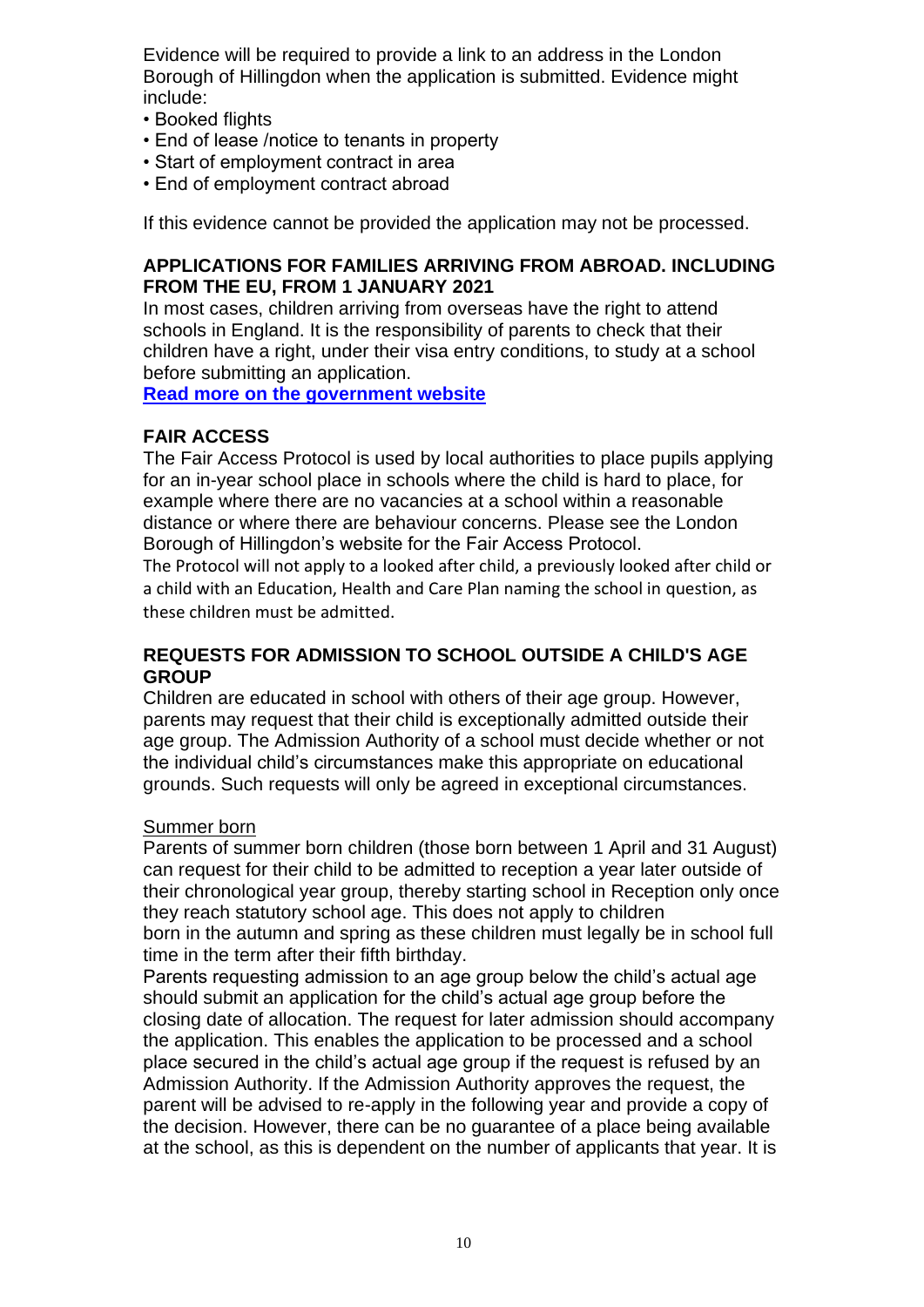not possible to reserve a place for the following year. Parents are therefore advised to have alternative arrangements in place.

Any decision is applicable only to the school for which the Admission Authority is responsible.

### How to apply

• When a parent feels their child should be educated in a higher chronological age group, parents will need to apply for admission the year before the child would normally apply for school.

● Or when a parent would like their child educated in a lower chronological age group, parents would need to apply as part of the normal admissions round for a school, they should initially apply for a school place by 15 January in the year of the chronological cohort.

● In both instances, parents should put forward their request for their child to be educated out of their chronological year group along with any supporting evidence that they may have. They can complete the 'out of cohort request application' available on our web page.

Whilst there is no expectation for parents to obtain professional evidence that they do not already have, it may be useful to demonstrate why it would be in the child's best interests to be admitted out of their chronological year group. This process will ensure that an in-principle decision can be made in good time and that the child does not miss out on accessing a year of education should the request to educate out of the chronological year be refused. However, any offer of a place in a child's correct chronological year group cannot be held until the following academic year.

As such, if an admission authority agrees in principle that an out of year group placement would be appropriate, the parent would have to apply again in the following year in order for their child's application to be considered according to the admission criteria for that school alongside other applicants in that year. In addition, one admission authority cannot be required to honour a decision made by another admission authority. Parents should therefore consider whether to request admission out of the normal year group at all their preference schools rather than just their first preference.

Where requests are received the decision will be made according to the circumstances of the case and what is in the best interest of the child. In each case, the decision will be made by the admission authority for the school, taking into consideration the following;

- Parent's views
- Head teacher's views
- Information about child's academic, social and emotional development
- Relevant medical history and views of a medical professional
- Previous experience of education outside of the child's normal age group

• Premature children who would be in a lower age group if not born prematurely.

## **DEFERRED ADMISSION**

In Hillingdon, children can start school in the September immediately following the child's fourth birthday. Parents can request that the date their child is admitted to school is deferred until later in the year or until the child is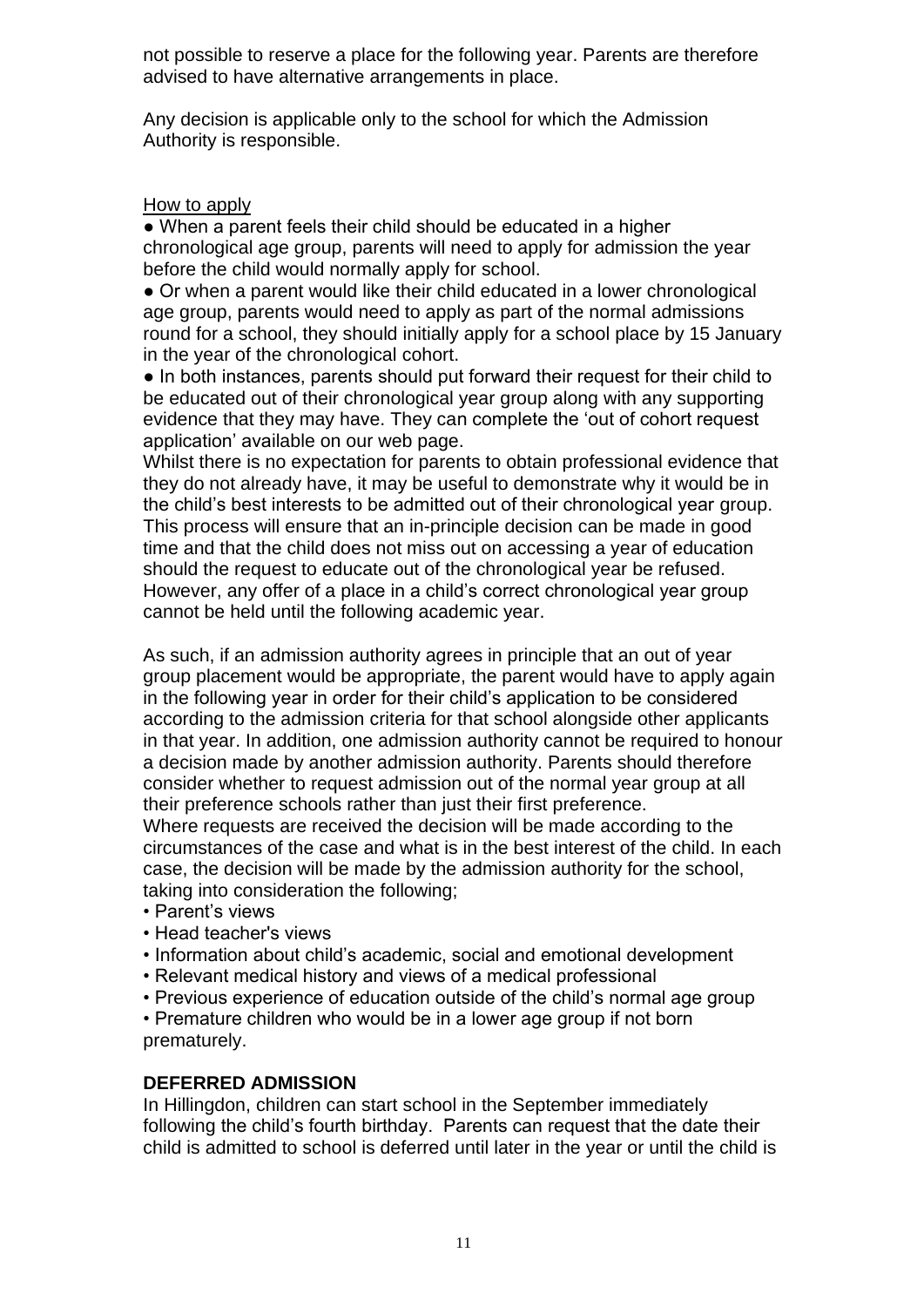statutory school age and can request that their child takes up the place parttime until this time.

Parents should discuss all the options with the Headteacher of the school taking into account their views of a child's maturity and readiness to enter reception class.

## **APPEALS**

Where a place cannot be offered parents/applicants have the right of appeal under the School Standards & Framework Act 1998 against the refusal of a place at any of the schools for which they have applied.

Hillingdon Council is the admission authority for all community primary schools in Hillingdon and is responsible for arranging and hosting the appeal hearings for these schools. The timetable for organising and hearing community school appeals is as follows:

| Year of entry                                                         | Appeals can be<br>submitted            | Appeal to be heard                                                                                                                                                                                                                                                       |
|-----------------------------------------------------------------------|----------------------------------------|--------------------------------------------------------------------------------------------------------------------------------------------------------------------------------------------------------------------------------------------------------------------------|
| <b>Reception starting</b><br>September 2022 (on-<br>time application) | From 16 April 2022 - 14<br>May 2022    | Will be heard within 40<br>school days of the<br>deadline for lodging<br>appeals. Will be heard<br>before the end of the<br>summer term 2022.                                                                                                                            |
| Year 3 starting<br>September 2022 (on-<br>time application)           | From 16 April 2022 - 14<br>May 2022    | Will be heard within 40<br>school days of the<br>deadline for lodging<br>appeals. Will be heard<br>before the end of the<br>summer term 2022.                                                                                                                            |
| <b>Reception starting</b><br>September 2022 (late<br>application)     | From 16 April 2022 - 31<br>August 2022 | Will be heard within 40<br>school days from the<br>deadline for lodging<br>appeals where<br>possible, or within 30<br>school days of the<br>appeal being lodged.<br>No guarantee that the<br>appeal hearing will be<br>arranged before the<br>end of the summer<br>term. |
| Year 3 starting<br>September 2022 (late<br>application)               | From 16 April 2022 - 31<br>August 2022 | Will be heard within 40<br>school days from the<br>deadline for lodging<br>appeals where<br>possible, or within 30                                                                                                                                                       |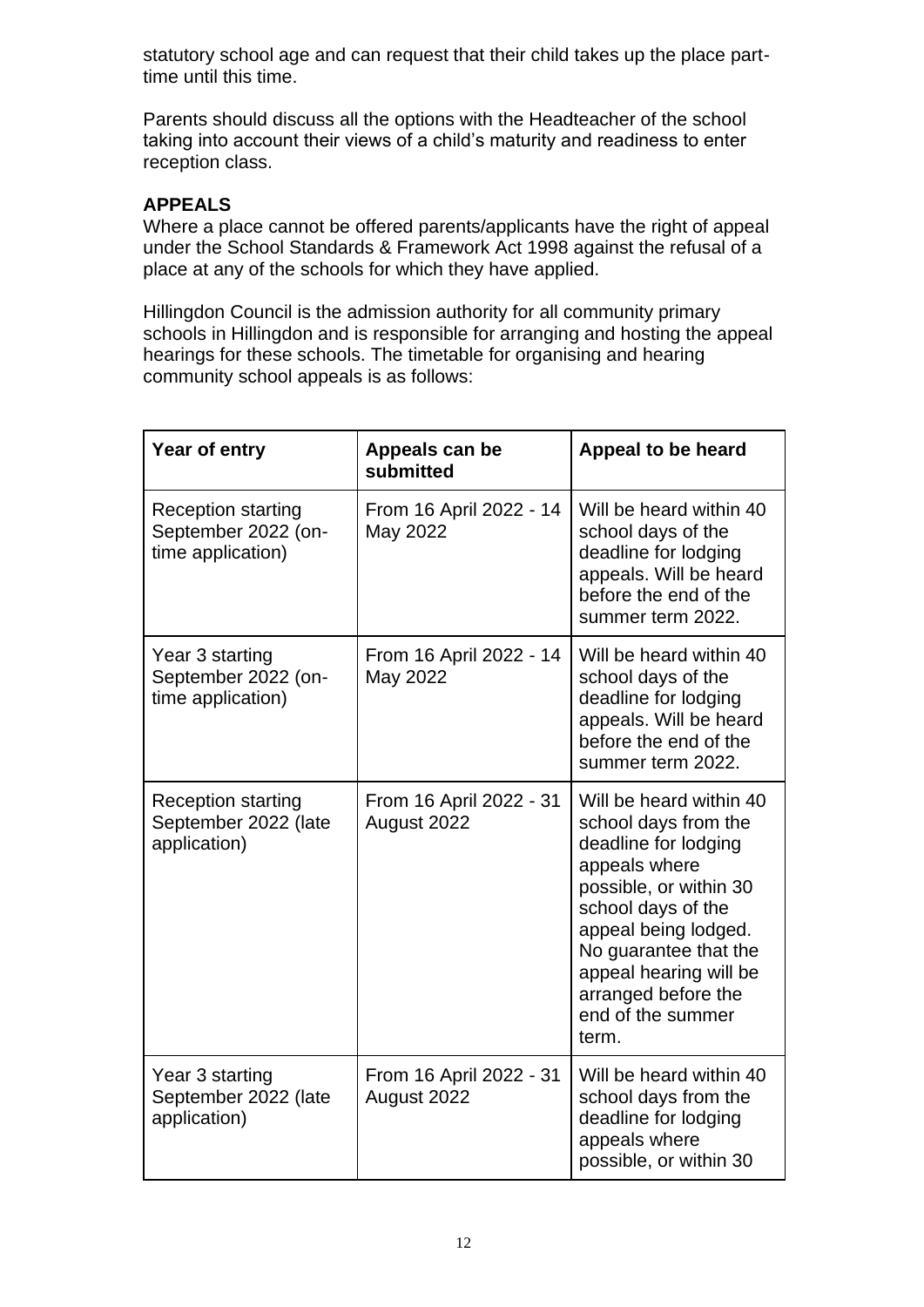|                                                       |                                 | school days of the<br>appeal being lodged.<br>No guarantee that the<br>appeal hearing will be<br>arranged before the<br>end of the summer<br>term. |
|-------------------------------------------------------|---------------------------------|----------------------------------------------------------------------------------------------------------------------------------------------------|
| In year applications<br>September 2022 - July<br>2023 | Throughout the<br>academic year | Will be heard within 30<br>school days of the<br>appeal being lodged.                                                                              |

Once an appeal has been lodged, appellants will receive at least 10 school days' notice of their appeal hearing date.

Appeal papers will be sent to all parties at least 5 school days prior to the appeal hearing.

Parents/applicants can submit additional evidence prior to the appeal hearing, however this should be submitted to the local authority at least 5 school days prior to the appeal hearing for the additional information to be considered.

## **RELEVANT AREA**

The Relevant Area for the local authority is the whole of the borough of Hillingdon. This is the area in which admission authorities must consult with schools regarding their proposed admission arrangements before finalising them. The Education (Relevant Areas for Consultation on Admission Arrangements) Regulations 1999 requires the Local Authority to consult on and review its Relevant Area every two years.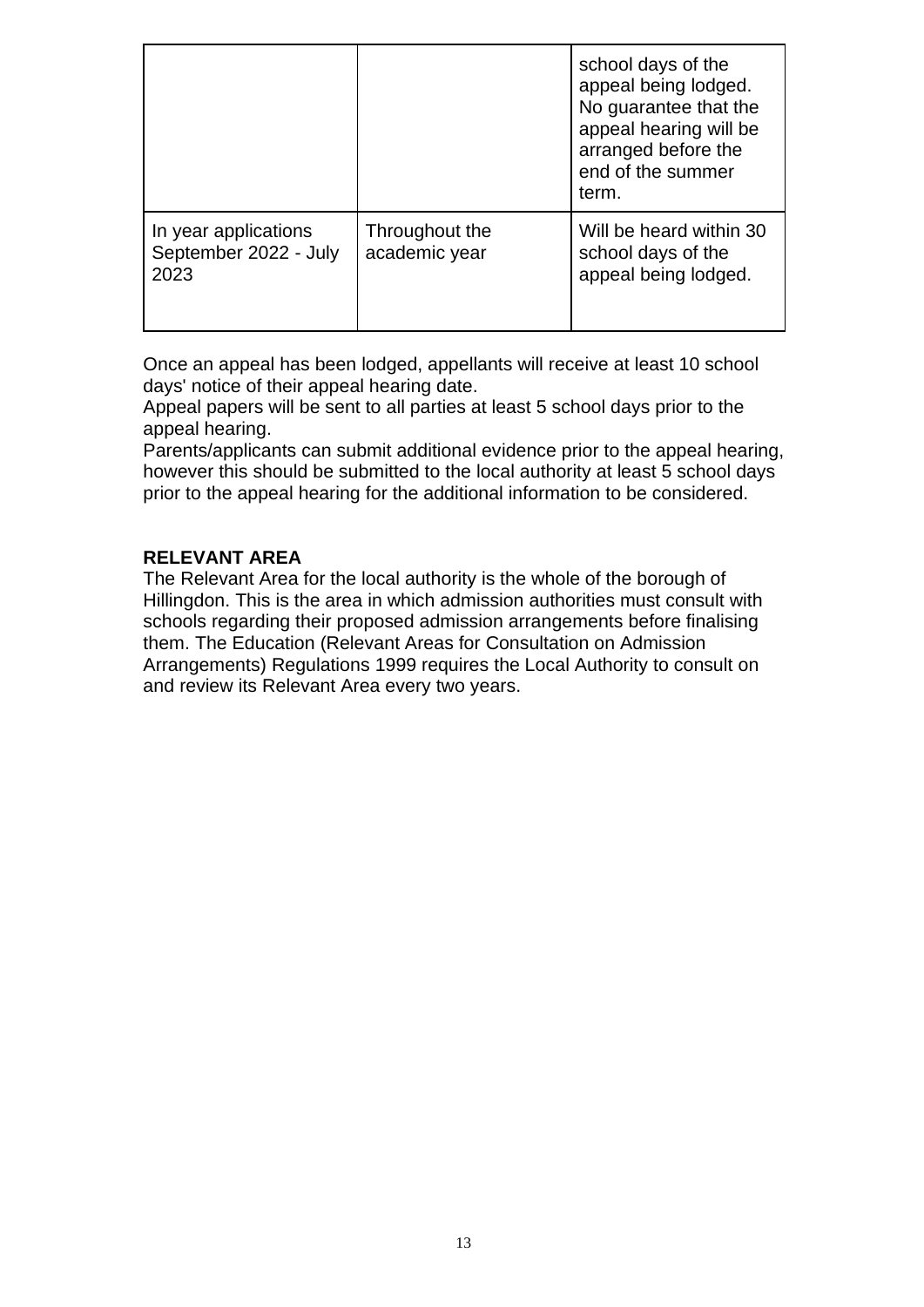## **APPENDIX 1**

Primary School Admission Numbers for 2022/23

| <b>Name of School</b>                 |                  | <b>Proposed</b> | <b>Distance</b> | <b>OS Distance</b> |                 |
|---------------------------------------|------------------|-----------------|-----------------|--------------------|-----------------|
|                                       | <b>Admission</b> |                 | <b>Priority</b> | measurement point  |                 |
|                                       |                  | 2022/23         | <b>Radius</b>   | <b>Easting</b>     | <b>Northing</b> |
| <b>Belmore Primary</b>                | 90               | $\star$         |                 |                    |                 |
| <b>Bishop Winnington Ingram CE</b>    | 30               | $\star$         |                 |                    |                 |
| Primary                               |                  |                 |                 |                    |                 |
| <b>Botwell House Catholic Primary</b> | 90               | $\star$         |                 |                    |                 |
| <b>Bourne Primary</b>                 | 30               |                 | 500m            | 5113470 1849230    |                 |
| The Breakspear                        | 90               |                 | 1000m           | 5073990            | 1867900         |
| <b>Brookside Primary</b>              | 90               | $\star$         |                 |                    |                 |
| <b>Charville Primary</b>              | 90               | $\star$         |                 |                    |                 |
| <b>Cherry Lane Primary</b>            | 90               |                 | 1000m           | 5069400 1787040    |                 |
| <b>Colham Manor Primary</b>           | 90               |                 | 1000m           | 5070710 1814570    |                 |
| <b>Coteford Junior</b>                | 81               | $\star$         |                 |                    |                 |
| Coteford Infant                       | 81               |                 | 1000m           | 5101860 1884560    |                 |
| <b>Cowley St Laurence CE School</b>   | 60               | $\star$         |                 |                    |                 |
| <b>Cranford Park Primary</b>          | 120              | $\star$         |                 |                    |                 |
| <b>Deanesfield Primary</b>            | 90               |                 | 1000m           | 5117330 1857160    |                 |
| Dr Triplett's CE Primary              | 60               | $\star$         |                 |                    |                 |
| <b>Field End Junior</b>               | 120              |                 | 1250m           | 5116800 1864470    |                 |
| <b>Field End Infant</b>               | 120              |                 | 1250m           | 5116800 1864470    |                 |
| <b>Frithwood Primary</b>              | 60               |                 | 750m            | 5097090 1917030    |                 |
| Glebe Primary                         | 90               |                 | 1000m           | 5084910            | 1856020         |
| Grange Park Junior School             | 120              | $\star$         |                 |                    |                 |
| <b>Grange Park Infant School</b>      | 120              | $\star$         |                 |                    |                 |
| Guru Nanak Sikh Academy               | 60               | $\star$         |                 |                    |                 |
| <b>Harefield Junior</b>               | 90               |                 | 1000m           | 5051120 1905470    |                 |
| Harefield Infant                      | 90               |                 | 1000m           | 5050500 1905440    |                 |
| Harlyn Primary                        | 90               |                 | 1000m           | 5107530 1898450    |                 |
| Harmondsworth Primary                 | 30               |                 | <b>Boundary</b> | 5056554 1775246    |                 |
| Hayes Park School                     | 90               |                 |                 |                    |                 |
| <b>Heathrow Primary</b>               | 60               |                 | <b>Boundary</b> | 5069880 1779160    |                 |
| Hermitage Primary                     | 60               |                 | 750m            | 5059090            | 1844990         |
| <b>Hewens Primary</b>                 | 60               | $\star$         |                 |                    |                 |
| <b>Highfield Primary</b>              | 60               |                 | 750m            | 5079410 1828860    |                 |
| Hillingdon Primary                    | 90               | $\star$         |                 |                    |                 |
| Hillside Junior                       | 90               | $\star$         |                 |                    |                 |
| Hillside Infant                       | 90               | *               |                 |                    |                 |
| <b>Holy Trinity CE Primary</b>        | 30               | $^\star$        |                 |                    |                 |
| John Locke                            | 90               | $\star$         |                 |                    |                 |
| <b>Lady Bankes Junior</b>             | 90               |                 | 1000m           | 5104530 1869190    |                 |
| <b>Lady Bankes Infant</b>             | 90               |                 | 1000m           | 5104530            | 1869190         |
| Lake Farm Park                        | 90               | $\star$         |                 |                    |                 |
| <b>Laurel Lane Primary</b>            | 60               | $\star$         |                 |                    |                 |
| Minet Junior                          | 120              |                 | 1250m           | 5105625 1803597    |                 |